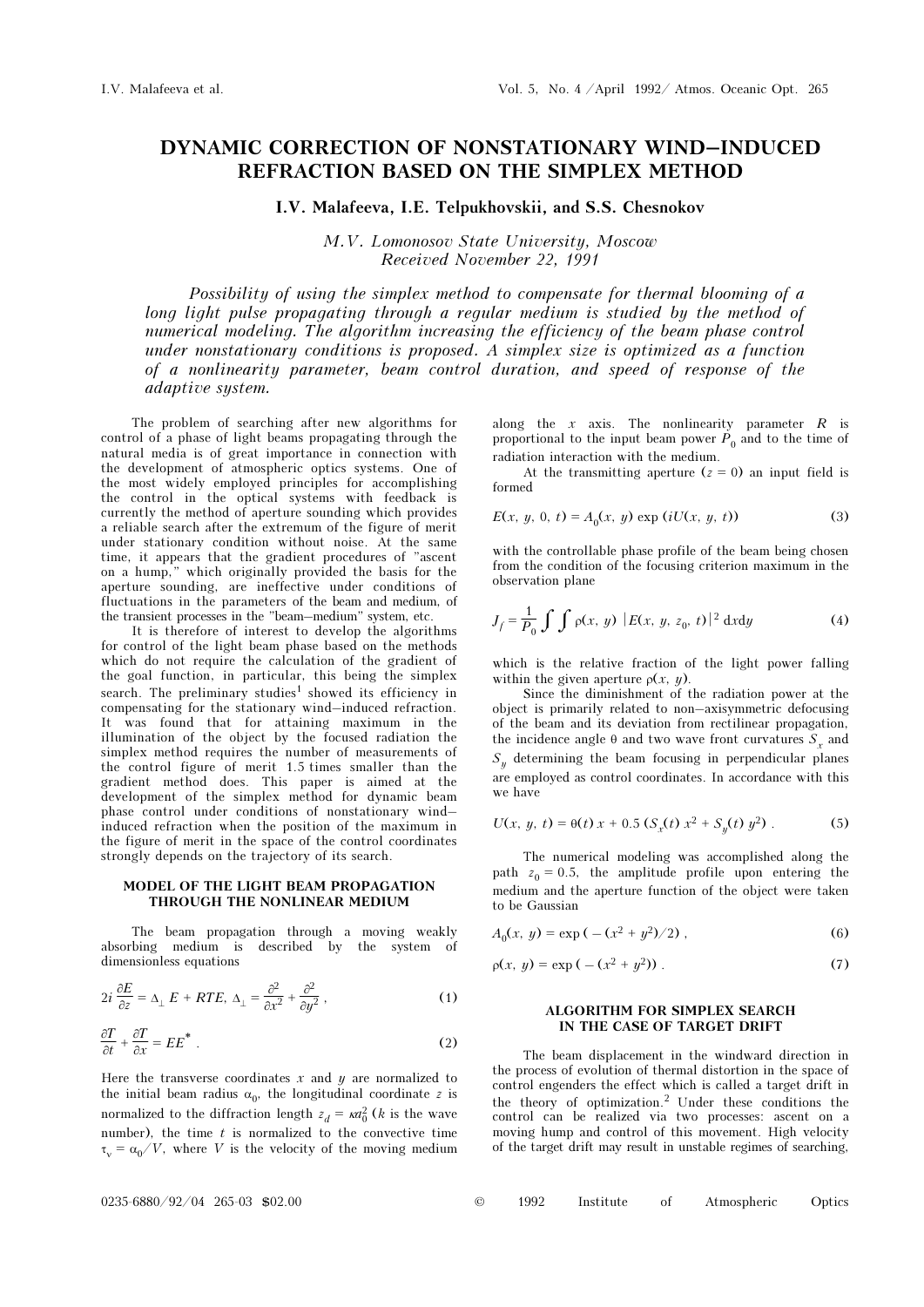complicated choice of the step direction, and alternation of searching and ascending. To overcome these difficulties a comprehensive analysis of a searching strategy is needed.

Recall the main idea of the simplex method.<sup>2</sup> In accordance with this approach the movement toward the optimum in the space  $k$  of the control coordinates is accomplished by a sequential reflection of the simplex vertex in which a current value of the goal function turns out to be the smallest with respect to the opposite face. A

multiple reflection of the "worst" vertices results in a stepwise movement of the simplex to a target along some broken line. As was found in Ref. 1, in the regime of stationary wind– induced refraction a successful simplex search for maximum in the focusing criterion depends on the possible implementation of such procedures as forbidden return to the preceding simplex configuration, decreasing its size while approaching the extremum, recalculation of the goal function at the vertex which has not been replaced for its specular image during the fixed number of steps etc.



FIG. 1. The focusing criterion  $J_f$  as a function of time t in the process of dynamic compensation for nonstationary wind–induced refraction based on the simplex method: 1) algorithm with forbidden return and 2) algorithm with forced reflection of vertices at  $z_0 = 0.5$  for  $R = -20$ .

In the regime of nonstationary the wind–induced refraction when the position of the maximum in the goal function strongly depends on the trajectory of its search, the above–described procedures are inefficient. In this case the simplex goes in cycles, i.e., the absence of reflection of one or several vertices during the fixed number of steps ν results in ceasing the progressive movement of the simplex to the target. Therefore a forced reflection of "old" vertices turns out to be a more reasonable strategy. The results of calculations show that for  $k \leq 2$  it is sufficient to reject only those vertices for which  $v = k + 1$ . When  $k \geq 3$ , in addition to this procedure we must simultaneously control the vertices for which  $v = k + 3$ , since the simplex goes in cycles about the  $(k - 1)$  vertices. As an example, Fig. 1 shows typical time dependences of the focusing criterion for two algorithms of simplex search in a three–dimensional space of control based on Eq. (5): with a forbidden return and forced reflection of vertices. It can be seen that a reasonable implementation of the search allows one to increase the efficiency of dynamic compensation for the effect of nonstationary thermal lens.

## SIMPLEX SIZE OPTIMIZATION

As has been found above, the magnitude and position of the extremum in the goal function in space of control coordinates depends on the prehistory of the search which is obviously determined by both the chosen strategy and the simplex size. Since under nonstationary conditions the field parameters in the observation plane vary in time in a complicated manner, it is difficult to choose any regular procedure for changing the simplex edge as approaching the optimum. We must recall that in the process of compensation for the stationary wind–induced refraction<sup>1</sup> it is sufficient to make use of the simplest rules of simplex compression (power–law or exponential) in order to achieve the optimal focusing with any prescribed accuracy. Conversely, in the presence of transient processes along the path accompanying the search for the optimal phase it seems to be reasonable to keep the simplex unchanged.



FIG. 2. The total relative light energy  $E/E_{wc}$  falling within the receiving aperture during the control time  $T = 3\tau_r$  as a function of the simplex edge length L (dashed line is for the gradient method with an optimal step). Parameters of propagation:  $z_0 = 0.5$  and  $R = -20$ .  $E_{wc}$  is the energy in the system without control.

Under nonstationary conditions it is worth to perform the beam control within the finite time T starting from the moment of switching on the laser radiation source. Since the characteristic time of establishing the thermal lens on the path is  $t_{est} \approx 3\tau_v$ , it is of primary importance to consider the beam control at such times. Figure 2 shows the calculated dependence of the total energy falling within the given aperture during  $T = 3\tau$ . on the simplex edge length L. The value obtained when using a gradient procedure with an optimal step<sup>3</sup> is shown for comparison here too. It can be seen that the efficiencies of both these approaches are of the same order of magnitude for simplex edge length  $L = 0.3$ . As L increases up to  $L = 0.7$ , the efficiency of the simplex search also increases and then it decreases as a result of early oscillations of the figure of merit due to excessive high–amplitude changes of the beam phase (Fig. 3).